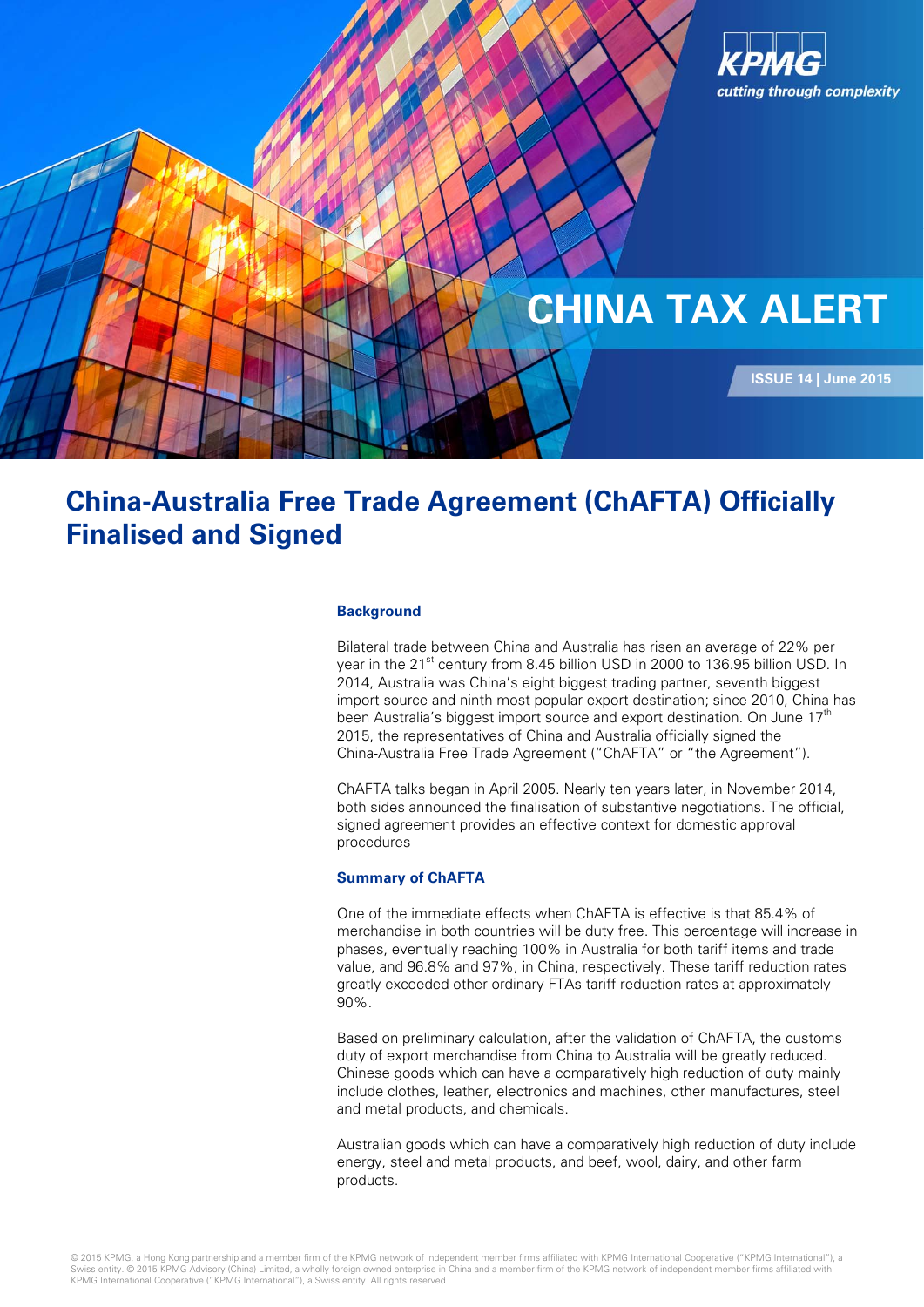In China-Australia bilateral trade, the proportion of farm products is moderate. However, beef, dairy products, wine, and seafood are part of Chinese people's daily lives and Australia can be a crucial import source for China.

# **Chinese Tariff Commitments**

For commodities originating from Australia, China has adopted 13 types of different tariff reduction initiatives according to different tariff categories:

| Type    | Initiative of tariff reduction                                                                                                                                                                  | Applicable tariff<br>categories |  |  |  |
|---------|-------------------------------------------------------------------------------------------------------------------------------------------------------------------------------------------------|---------------------------------|--|--|--|
| $A - 0$ | the base rate of duty for originating<br>goods in category "A-0" shall be<br>eliminated and bound at zero for<br>products of Australian origin from the<br>Agreement's entry into force         | 2402                            |  |  |  |
| $A-3$   | the base rate of duty shall be reduced<br>to and bound at zero for products of<br>Australian origin over three (3) equal<br>annual stages beginning from the<br>Agreement's entry into force    | 2                               |  |  |  |
| A-5     | the base rate of duty shall be reduced<br>to and bound at zero for products of<br>Australian origin over five (5) equal<br>annual stages beginning from the<br>Agreement's entry into force     | 5418                            |  |  |  |
| $B-6$   | the base rate of duty shall be reduced<br>to and bound at zero for products of<br>Australian origin over six (6) equal<br>annual stages beginning from the<br>Agreement's entry into force      | 2                               |  |  |  |
| $B-8$   | the base rate of duty shall be reduced<br>to and bound at zero for products of<br>Australian origin over eight (8) equal<br>annual stages beginning from the<br>Agreement's entry into force    | 18                              |  |  |  |
| $B-9$   | the base rate of duty shall be reduced<br>to and bound at zero for products of<br>Australian origin over nine (9) equal<br>annual stages beginning from the<br>Agreement's entry into force     | 60                              |  |  |  |
| $B-10$  | the base rate of duty shall be reduced<br>to and bound at zero for products of<br>Australian origin over ten (10) equal<br>annual stages beginning from the<br>Agreement's entry into force     | 57                              |  |  |  |
| $B-12$  | the base rate of duty shall be reduced<br>to and bound at zero for products of<br>Australian origin over twelve (12)<br>equal annual stages beginning from<br>the Agreement's entry into force  | 3                               |  |  |  |
| $B-15$  | the base rate of duty shall be reduced<br>to and bound at zero for products of<br>Australian origin over fifteen (15)<br>equal annual stages beginning from<br>the Agreement's entry into force | 5                               |  |  |  |
| $C-10$  | the base rate of duty shall be reduced<br>to and bound at zero for products of<br>Australian origin over ten (10) equal<br>annual stages beginning from the                                     | 6                               |  |  |  |

© 2015 KPMG, a Hong Kong partnership and a member firm of the KPMG network of independent member firms affiliated with KPMG International Cooperative ("KPMG International"), a<br>Swiss entity. © 2015 KPMG Advisory (China) Lim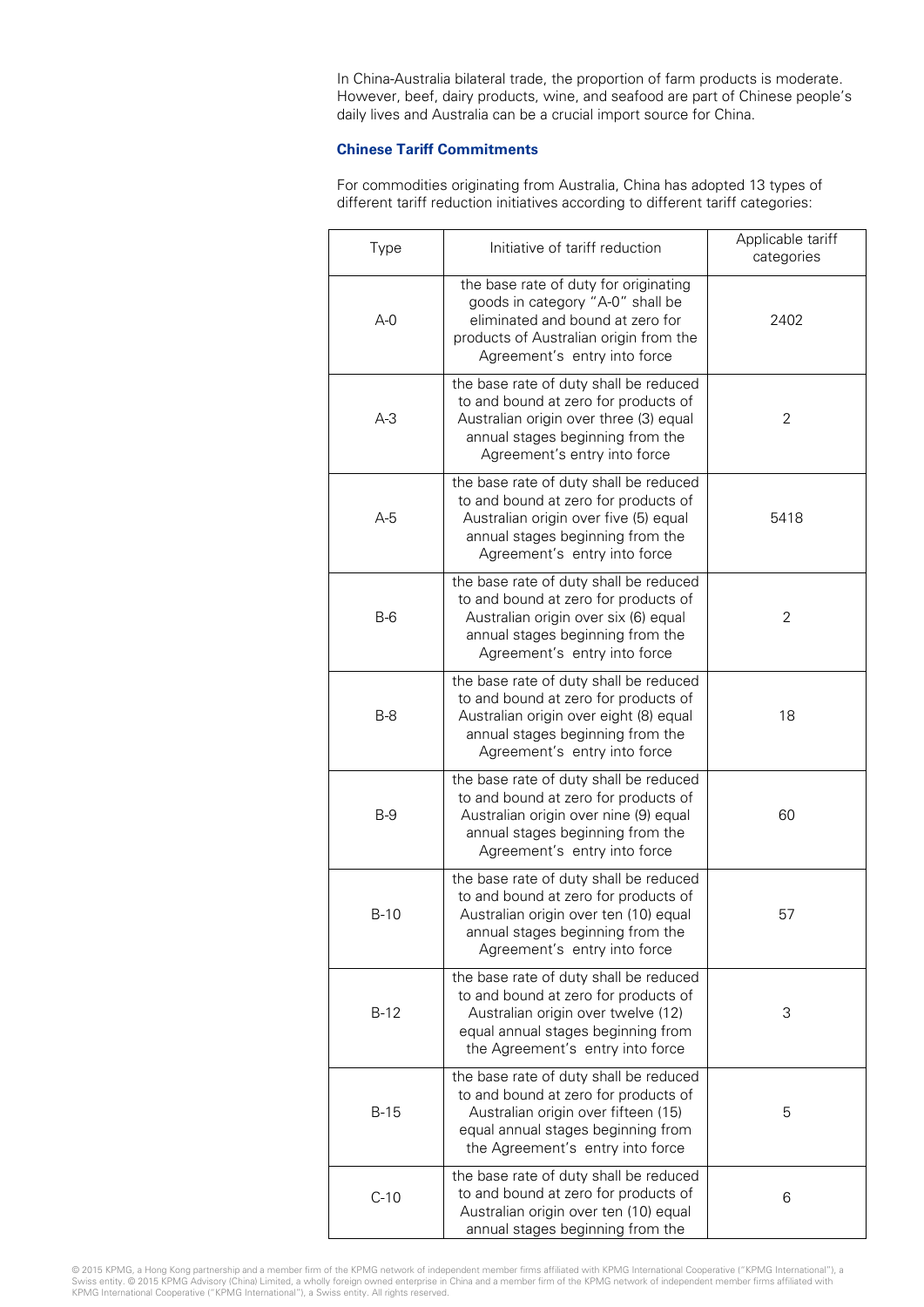|                         | Agreement's entry into force, and<br>the special agricultural safeguard<br>mechanism in Article 2.14 (Special<br>Agricultural Safeguard Measures) of<br>Chapter 2 (Trade in Goods) shall apply                                                                                                                                                                   |     |
|-------------------------|------------------------------------------------------------------------------------------------------------------------------------------------------------------------------------------------------------------------------------------------------------------------------------------------------------------------------------------------------------------|-----|
| $C-12$                  | the base rate of duty shall be reduced<br>to and bound at zero for products of<br>Australian origin over twelve (12)<br>equal annual stages beginning from<br>the Agreement's entry into force,<br>and the special agricultural safeguard<br>mechanism in Article 2.14 (Special<br>Agricultural Safeguard Measures) of<br>Chapter 2 (Trade in Goods) shall apply | 2   |
| Country Tariff<br>Quota | the country-specific tariff quota in<br>Article 2.13 (Country Specific Tariff<br>Quota) of Chapter 2 (Trade in Goods)<br>shall apply for products of Australian<br>origin, with the in-quota duty rate<br>being zero and the base rate of duty<br>remaining as out-quota duty rate                                                                               | 6   |
| D                       | the base rate of duty shall apply for<br>products of Australian origin.                                                                                                                                                                                                                                                                                          | 257 |

For instance, the base tariff rates of barley, alumina, and lignite which originate in Australia are 3%, 8% and 3% respectively. Based on ChAFTA, their staging category is A-0. When the Agreement becomes effective, they will be duty free.

The base tariff rate of a 750ml bottle of wine made in Australia is 14%. According to ChAFTA, its staging category is A-5. Once the Agreement is effective, its duty will be adjusted as follows:

| Base<br>Rate | Duty Rate in Each Year from Entry into Force of the<br>Agreement (%) |     |     |     |  |  |  |  |
|--------------|----------------------------------------------------------------------|-----|-----|-----|--|--|--|--|
|              |                                                                      |     |     |     |  |  |  |  |
| 14%          | 11.2                                                                 | 8.4 | 5.6 | 2.8 |  |  |  |  |

The base rate of milk powder made in Australia is 10%. According to ChAFTA, its staging category is C-12. Once the Agreement is effective, customs duty, without activating the special agricultural safeguard mechanism, will be as follows:

| Base |     | Duty Rate in Each Year from Entry into Force of the Agreement (%) |    |     |     |   |     |    |  |  |  |  |
|------|-----|-------------------------------------------------------------------|----|-----|-----|---|-----|----|--|--|--|--|
| Rate |     |                                                                   |    |     |     | 6 |     |    |  |  |  |  |
| 10%  | 9.2 |                                                                   | .5 | 6.7 | 5.8 | 5 | 4.2 | っっ |  |  |  |  |

# **KPMG's observations**

ChAFTA will come into force after China and Australia finish implementing their domestic documenting approval procedures. KPMG suggest that enterprises assess the value of ChAFTA and use the opportunities that the Agreement provides them to lower the amount of duty they pay.

KPMG will monitor the progress and details of ChAFTA and provide updates on any further research and analysis..